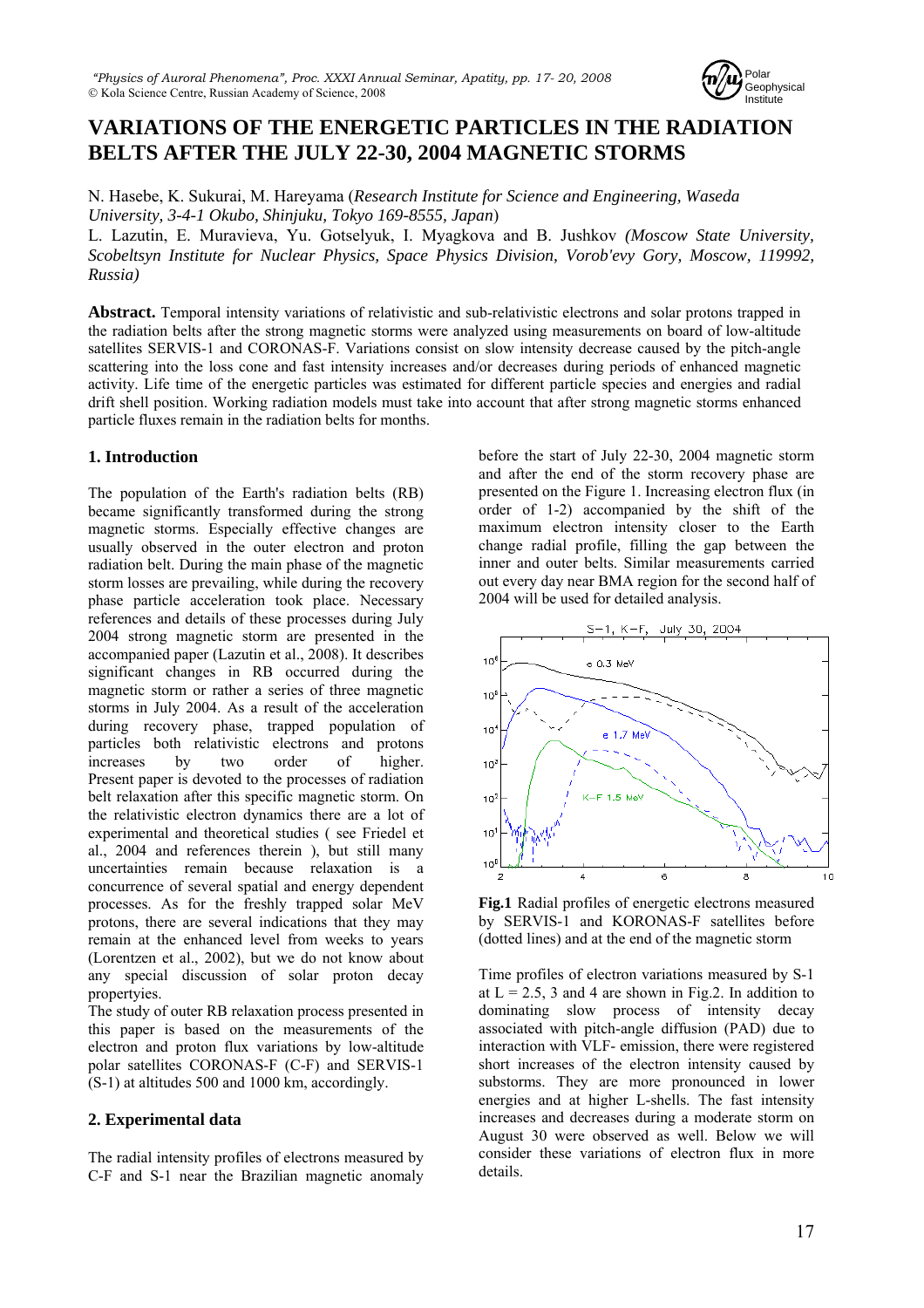**2.1 Slow pitch-angle diffusion, the electrons** Figure 2a shows that the lifetime of electrons at the inner drift shells  $(L = 2.5)$  for the energies of 0.3 and 1.7 MeV



**Fig. 2a-c**. Energetic electron intensity measured by C-1 over South-Atlantic Anomaly from the July 1 to November 1, 2004 at L=2.5, 3, 4.

are the same and equals to 20 days. Right after the storm the rapid decline ( $\tau = 5$  days) was observed in the channel 1.7 MeV , i.e. the first 30 days particles are effected by fast PAD. In more energetic channels such rapid leakage is not observed. The electron flux in channel 6.6 MeV decreases till the end of the three-month period down to the background level. The flux of electrons in the channel 3.4 MeV remains high and there are intervals when the electron flux does not fall, but increases. At  $L = 3$  (Fig. 2b) the channel 1.7 MeV again stand out against other channels with more rapid intensity decrease with lifetime  $\tau$  = 15 days in comparing with the electrons with higher energy (3 MeV)  $\tau = 25$  days and particles with lower energies (0.3 MeV)  $\tau = 55$  days. In channel 6.6 MeV the background intensity level achieved in 40 days. At the outer drift shells  $(L = 4)$ 

the variations associated with magnetic activity are dominant in two low-energy channels (Fig 2c). Rapid increases alternate with rapid decreases ( $\tau \sim 4$  days). During the first 29 days of August magnetic activity was relatively quiet but the total particle intensity decrease ( $\tau$  = 10 days) was faster, than at the deeper L-shells. In channel 6.6 MeV particle flux was weak, but it follows substorm variation simultaneously with the low-energy channels. In 3.4 MeV energy channel such a correlation was not observed. Thus, the lifetime of electrons injected in the radiation belt after magnetic storms in July 2004, depends both on particles energy, and a radial distance. Electrons with the energy 0.3 MeV have a maximum lifetime at  $L =$ 3. The particle intensity decrease is faster at L where the gap between the inner and outer belts was situated before the storm, and to the end of the investigated period, the gap between the inner and outer belts restores. High-energy electrons have a higher life time at  $L = 2.5$ , comparing with  $L = 3$ , but intensity increase was there significantly smaller, therefore the gap remained there during all poststorm period.

### **2.2 Fast variation, electrons**

Energetic electron increases and decreases at high Lshells is well studied by the geostationary satellites, (O.Brien et al., 2003), and our results are in a good agreement with well-known patterns of the electron variations during substorms. During the growth phase particle drift shells are moving eartward with resulting intensity decrease and then returned back with a sharp increase at the beginning of the active phase dipolarisation. Additional acceleration also could take place. The rapid variations during a moderate magnetic storm on August 30, 2004 were more complicated and less predictable. As Figure 3 shows, there is a combination of the effects of dumping and acceleration - the acceleration of electrons with the energy 0.3MeV and the dumping of the electrons with the energy 3.4 MeV observed both at S-1, and at C-F satellites. Electrons in 1.7 MeV channel are slightly decreasing at first but later begin to increase.

Channel 6.6 MeV was not affected by the storm. Particle dumping in 3.4 channel is observed at  $L > 3$ with the maximum 50% decrease at  $L = 3.5$ . It can be assumed that the PAD was caused by parasitic resonance with the ion cyclotron (EMIC) waves (Summers and Thorn, 2003), which demand high field aligned speed and therefore affected electrons with the energy not less than several MeV. At the same time intensity of lower-energy electrons is increasing due to the interaction with VLF emission by the same manner as during substorm activity.

#### **2.3 Long-term variations, protons**

During the July magnetic storms solar protons with the energies 1-15 MeV were captured on closed drift orbit with an additional acceleration, resulting by the enhanced proton belt after the magnetic storm (Lazutin, 2007,2008).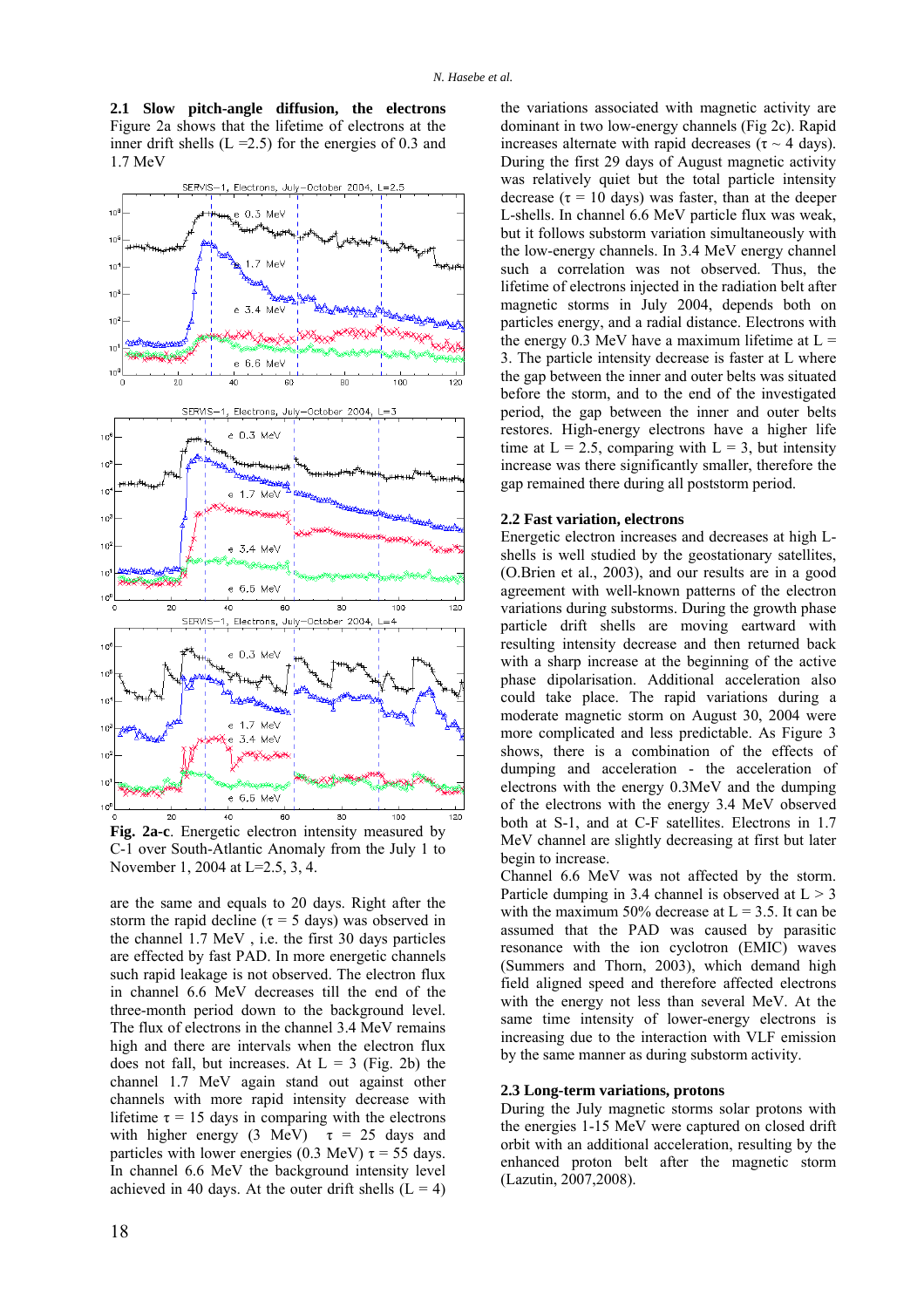

**Fig. 3**. Fast electron variations during August 30 magnetic storm measured by C-1 and K-F over South-Atlantic Anomaly.

Figure 4 shows proton radial profiles; 1 MeV x maximum at L=3 was 100 times higher after the storm. K-F post-storm profile differs from the C-1 one because it was affected by particle precipitation. Details of the poststorm dynamics of protons SCR will be considered elsewhere, here we will indicate the main features of proton flux variations.



**Fig. 4.** The same as Fig. 1 for protons.

Figure 5 shows the temporal variations of 1-5 MeV protons measured at the K-F satellite. We should notice that deep gap of counting rates in late August to early October was created by change of telescope spectrometer orientation: when it was normal to the magnetic field line counting rate was at maximum indicating the trapped pitch-angle distribution with a maximum of 90 ° (Muravieva, 2008, these issue). Measurements at the S-1, presented in Figure 5a and 5b, do not show this additional variations, only regular decrease toward the prestorm level.

The following patterns can be noted:

1. For protons two modes: the fast losses and the slow ones are observed.

2. The slow loss of 1 MeV protons at  $L > 3$  are too fast in comparing with the expected rate of losses through the ionization. PAD ought to be proposed as a driving force. However, the decreasing rate is not large enough to reduce the particle flux to the prestorm level during four months.



**Fig 5 a-c.** Trapped solar proton intensity variations at several L-shells*.*

The slow decrease rate depends on magnetic activity. For example, during the last 20 days of August the proton intensity was constant. During the same interval the Earth's magnetosphere was quieter than on other periods.

3. Dumping of protons with the energy  $> 1$  MeV at high L-shall are faster and lead to the return to background level toward the end of revised period or sooner.

4. Fast losses are observed immediately when maximum intensity was reached at the end f the July storm and during a moderate magnetic storm on August 30. In the first case we see a rapid decreasing